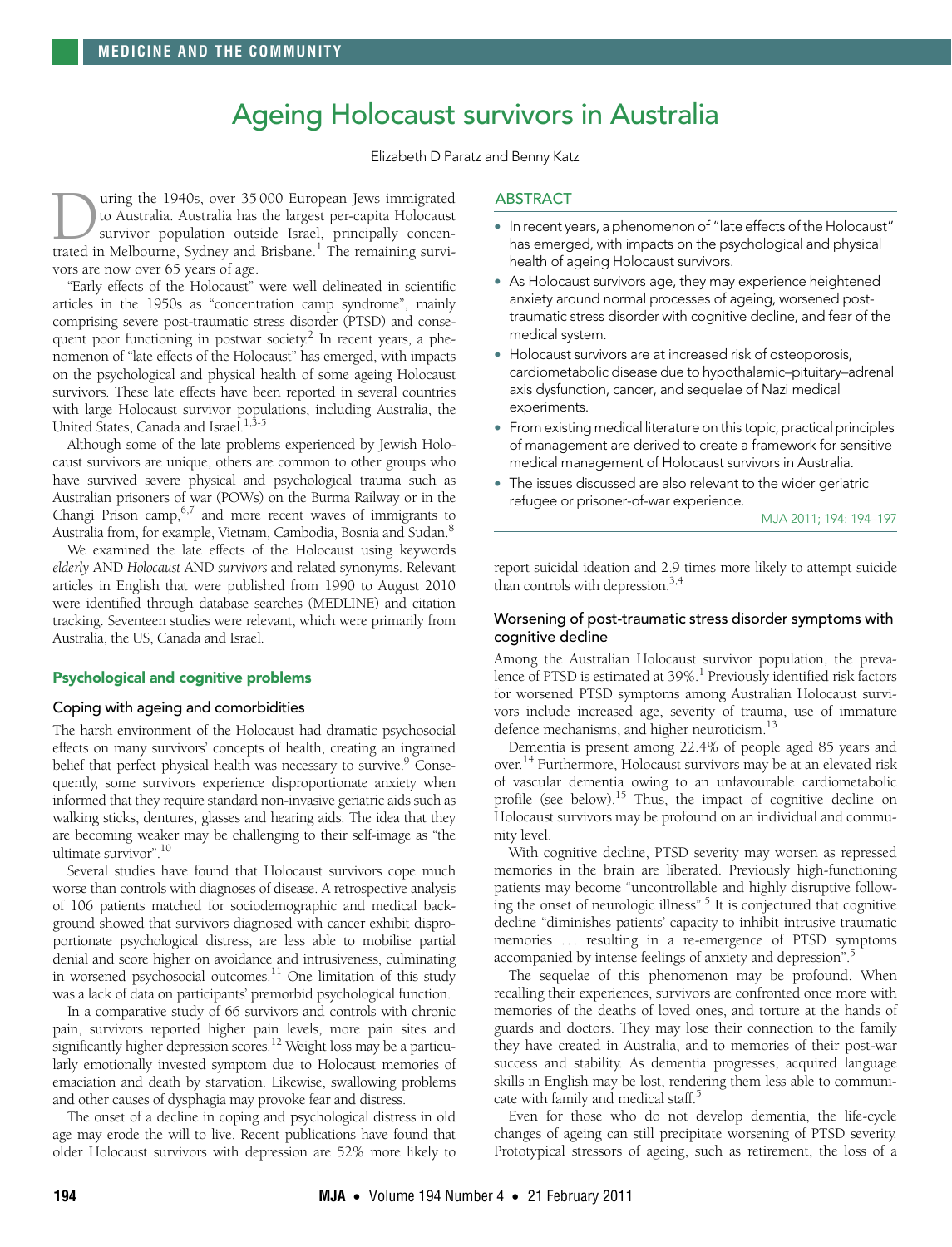| r Common dagmatic thqqers in inpatient management or noiocaust survivors |                                                                                  |                                                                                                                               |
|--------------------------------------------------------------------------|----------------------------------------------------------------------------------|-------------------------------------------------------------------------------------------------------------------------------|
| Trigger                                                                  | Holocaust memory                                                                 | Solution                                                                                                                      |
| Showering                                                                | "Showers" in death camps, which released<br>poison gas instead of water          | Offer baths or handheld shower jets, and do not insist on showering<br>at a set time                                          |
| Hospital identification<br>band                                          | Patient record number prompts recall of being<br>tattooed with a number          | Consider alternative means of identification                                                                                  |
| Hospital gowns                                                           | Fear that personal clothes will never be<br>returned, memory of camp uniforms    | Allow survivor to select own clothes                                                                                          |
| Cachexia                                                                 | Emaciation evokes memories of severe<br>starvation                               | Early nutritional intervention, address weight management as a<br>key priority                                                |
| Dysphagia                                                                | Evokes fears of death by starvation                                              | Early speech pathology intervention                                                                                           |
| Delirium                                                                 | Relive experiences of the Holocaust                                              | Orientation aids - clock, calendar, board at end of bed; keep a<br>low-level light on at night                                |
| Intravenous cannulae                                                     | Toxic injections, medical experiments                                            | Try to give medications by mouth as much as possible                                                                          |
| Procedures, surgery                                                      | Medical experimentation, loss of autonomy<br>at hands of doctors                 | Be prepared to spend longer than usual gaining consent; explain<br>all aspects of procedure (eq. if shaving will be required) |
| Ethnicity of health care<br>professionals                                | Accents and names of health care professionals<br>may trigger Holocaust memories | Awareness, sensitivity and if possible selection of staff                                                                     |

<span id="page-1-0"></span>1 Common traumatic triggers in inpatient management of Holocaust survivors

spouse or close friends, health problems and an increased awareness that, once again, death is close, may all drive worsened functioning and increased reporting of PTSD symptoms.<sup>[2](#page-3-1)</sup> Similar findings have been noted in participants who were Australian POWs in the Changi Prison camp or on the Burma Railway during World War II.<sup>[6](#page-3-4),[7](#page-3-5)</sup>

# Fear of the medical system

A Sydney researcher elaborated the reasons underlying survivors' understandable distrust and fear of the medical profession —

In the eyes of some survivors, Auschwitz was like a medical operation and the killing program was led by doctors, from beginning to end. Nazi doctors presided over the murder of most of the one million victims of that camp. Doctors performed selections, supervised the killing in the gas chambers and ordered, supervised and at times carried out direct killing of debilitated patients by means of intravenous or intracardiac phenol injections. It is not surprising therefore, that when a survivor becomes ill and is hospitalised, the past may be reawakened<sup>10</sup>

There are many traumatic cues in the medical experience for Holocaust survivors; even calling an ambulance may be psychologically overwhelming. In the 1990s, Melbourne's Metropolitan Ambulance Service recorded an inappropriately low number of call-outs for chest pain from the suburbs in Melbourne with the highest proportion of Holocaust survivors. It was thought that survivors apparently preferred transport by family members, at the expense of "door-to-needle time"[.16](#page-3-16)

Hospitalisation is a great upheaval commonly experienced by survivors. Traumatic cues include "absence of family members, loss of privacy, increased sense of vulnerability, and invasion of the body by medical examinations".<sup>17</sup> Survivors frequently develop delusions of being in the camps again.<sup>10</sup> This may result in an apparently inexplicable extreme fear of medical staff, due to misinterpretation of their actions and motives [\(Box 1](#page-1-0)).

## Direct medical complications of the Holocaust

An Israeli study of 86 survivors found that 60% of survivors suffered from direct medical legacies of their Holocaust experience[.18](#page-3-18) As distribution of Holocaust survivors to new countries was not linked to age, health status or nature of Holocaust experiences, the Australian cohort would presumably be comparable in this regard. Across all diseases, prevalence and severity was greatest in the youngest survivors (ie, under 17 years old in 1945), who presumably bore the greatest physiological stress to their develop-ment.<sup>[19](#page-3-19)</sup>

#### **Osteoporosis**

Bone disease secondary to starvation ("hunger osteopathy") was endemic in the Warsaw Ghetto, and was presumably equally if not more common in concentration camps. A 2007 comparative study of 73 female Holocaust survivors and 60 controls, matched for sociodemographic background and risk factors for osteoporosis, demonstrated the long-term impact of this severe nutritional deprivation.<sup>[19](#page-3-19)</sup> Of female survivors who were younger than 17 years in 1945, 58% had osteoporosis of the lumbar spine (L2–L4) or neck of femur, compared with 20% of controls — a significant increase in risk by a factor of 3.47.

# Hypothalamic–pituitary–adrenal axis dysfunction and raised cardiometabolic risk

Exposure to extreme physiological stress during critical periods of development may trigger permanent changes in cardiometabolic, neurological and endocrine function (the "Barker hypothesis").<sup>[15](#page-3-14)</sup> Investigation of cortisol levels among Holocaust survivors has revealed that they showed adaptive programming, with reduced cortisol metabolism via renal 11β-hydroxysteroid dehydrogenase-2 and hepatic 5α-reductase and enhanced tissue responsiveness to corticosteroids.<sup>15</sup> Although this modulation in the hypothalamicpituitary–adrenal axis would have been beneficial during acute starvation and salt depletion, in the longer term it places Holocaust survivors at increased risk of cardiometabolic disease, such as hypertension, diabetes, atherosclerotic heart disease, dyslipidaemia, and vascular dementia. Limitations of this study, however, included reliance on medical chart review for diagnosis of current cardiovascular disease, lack of detail on method of participant recruitment, and imperfect matching of the control population for sex.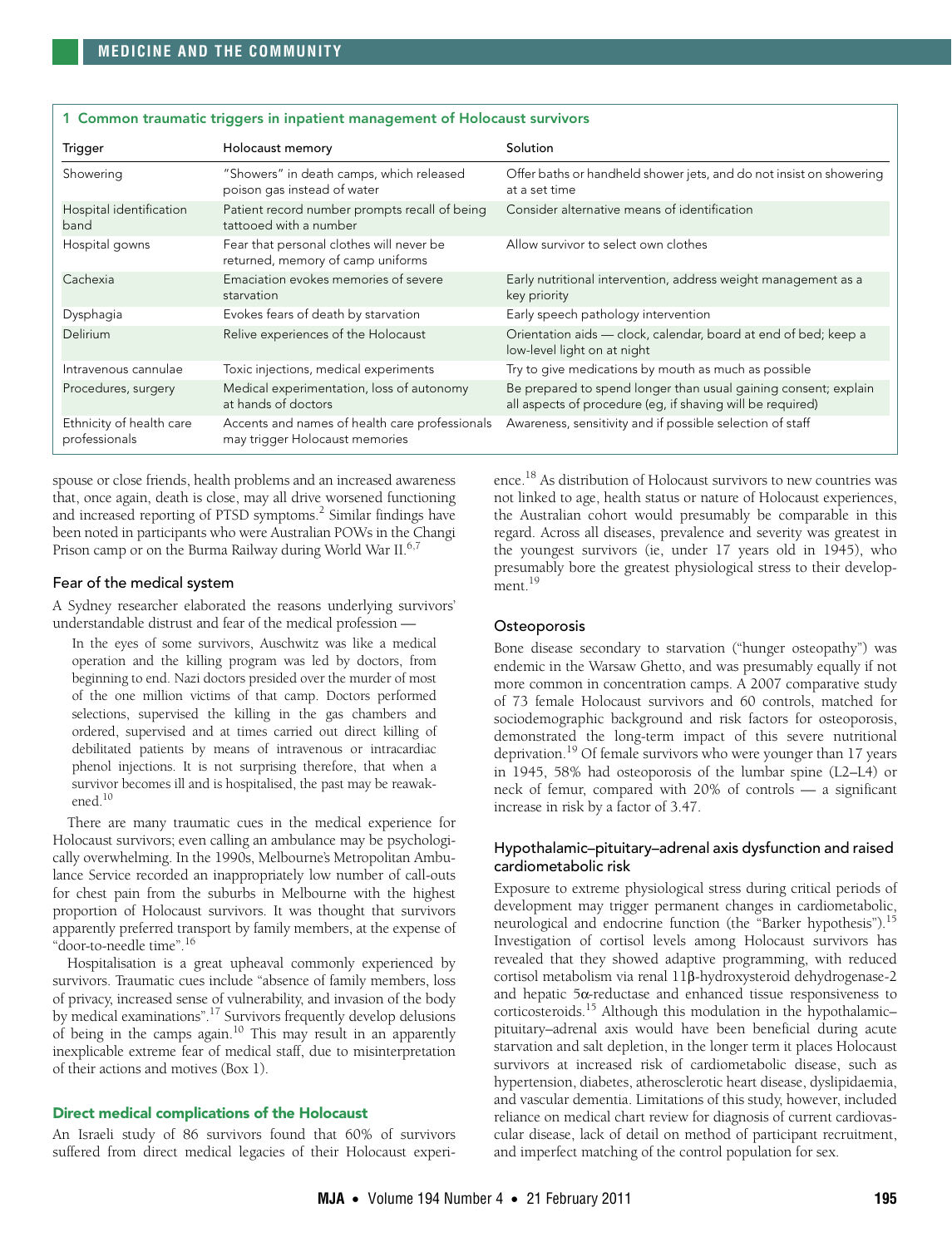# <span id="page-2-0"></span>2 General management principles

Minimise traumatic cues

- Try to use ethnospecific services where possible
- Maximise sense of autonomy
- Give the patient autonomy in non-crucial management decisions
- Provide dignity in terms of clothing and privacy
- Minimise bed transfers
- Listen patiently to the survivor's life story and experiences
- Provide a psychologist referral while patient is in hospital
- Use interpreters as much as possible if patient is limited to communicating in Yiddish, Polish or Russian; professional interpreters are preferable to family members

#### Cancer

The Barker hypothesis has also been implicated in explaining the significantly higher rates of cancers, particularly breast and colorectal cancers, observed in Israeli survivors. An examination of Jewish birth cohorts in 5-year increments from 1920 to 1945 revealed that the incidence of cancer is increased among Holocaust-exposed Jews across all cohorts compared with controls.<sup>[20](#page-3-20)[,21](#page-3-21)</sup> The greatest increase was observed in the 1940–1945 birth cohort (a relative risk of 3.50 for all-site cancer among men), among whom there was presumably extreme physiological stress in utero and after birth.

However, this study of 315544 participants had a major limitation — the inclusion criteria for the "Holocaust-exposed" cohort was only that the participant was Jewish and living in Europe between 1939 and 1945. Therefore, no data were provided on participants' individual Holocaust experience (ie, concentration camps, ghettos, hiding) or degree of malnutrition at the end of the war.

# Sequelae of Nazi medical experiments

Doctors in the death camps performed unethical experiments on large numbers of prisoners.<sup>[22](#page-3-22),[23](#page-3-23)</sup> Procedures included incompatible unsterile blood transfusions, injections of toxic substances, and unanaesthetised operations, including abortions and male and female sterilisations.<sup>[23-](#page-3-23)26</sup> The effects of these experiments may create late sequelae and new problems decades after the Holocaust. One case study reported that a patient subjected to left intra-testicular injection with an unknown substance in Auschwitz in 1943 developed a secondary giant malignant fibrous histiocytoma of the testis and spermatic cord 53 years later.<sup>27</sup>

#### Optimising treatment of Holocaust survivors

Holocaust survivors are a distinct older patient population with unique and identifiable needs evident in the scientific literature. They may react to the physiological changes of ageing with distress and fear, cope poorly with chronic medical conditions, and experience retraumatisation and worsening of posttraumatic stress with the onset of cognitive decline. In addition, there are discernible direct medical sequelae of the Holocaust experience that need to be recognised and investigated by medical staff.

Despite the need for increased medical support and follow-up for Holocaust survivors, this population has a learned fear of the medical system. However, there are steps that health professionals can take to optimise medical management of Holocaust survivors.

The first step is education and raising awareness. The difficulty of caring for older Holocaust survivors is under-acknowledged within the medical system. Survivors may be dismissed as "problem patients", without recognition of the wider trends within this demographic. Increasing research will enable health professionals to draw on a greater database of solutions to common scenarios.

In dealing with Holocaust survivor patients on an individual basis, there are several points that may help optimise rapport and outcomes [\(Box 2\)](#page-2-0). History-taking is crucial, and obviously recognising a patient as a Holocaust survivor is essential. Unfortunately, history of Holocaust survival is frequently neglected by doctors. One Israeli study showed that 15% of long-term psychiatric patients were unrecognised Holocaust survivors.<sup>28</sup> An American study corroborated this trend, revealing that the charts of 33% of Holocaust survivors bore no mention of their experiences.<sup>29</sup> Clues to Holocaust survival may be as subtle as age, Jewish name, religion, European birthplace or accent, or as obvious as a number tattooed on the left forearm [\(Box 3](#page-2-1)).

If a patient is comfortable with discussing their Holocaust experiences, it is desirable to sensitively elicit a detailed history of experiences, particularly focusing on issues with relevance to current health; for example, psychological health, degree of malnutrition and longterm complications of medical experimentation.

If a survivor is admitted to hospital, subsequent medical management should minimise traumatic cues and maximise the patient's sense of autonomy insofar as possible. Ethnospecific services ([Box 4\)](#page-3-28) may also be of great help in coordinating ongoing local care.

Although this article specifically addresses the late effects of the Holocaust, many of the complexities in medical management are broadly applicable to the general refugee experience. The principles of sensitive medical care outlined here may thus be useful in approaching the care of elderly refugees from other ethnic backgrounds, for example, Cambodian, Bosnian or Sudanese refugees, as well as older Australian veterans.<sup>30</sup> Apart from the common generic issues, each community will also have their own unique cultural issues requiring elucidation for best medical management.

# <span id="page-2-1"></span>3 Identifying Holocaust survivors and associated health problems

# History

- Identification of likely Holocaust survivor
	- $\triangleright$  A tattooed number may be visible on the forearm; this is virtually pathognomonic for prior internment in the Auschwitz concentration camp
	- ¾ Jewish religion or name
	- $\triangleright$  European birthplace or accent
	- ¾ Over 65 years old
- Direct sensitive questioning about wartime experiences and immigration to Australia
	- ¾ In camps? Or hiding?
	- $\triangleright$  Exposed to medical experiments?
	- $\triangleright$  Known traumatic triggers?
	- $\triangleright$  Degree of malnutrition weight at end of war; persistence of amenorrhoea; problems conceiving children?

# Impact on current health

- Screen for post-traumatic stress disorder symptoms
	- $\triangleright$  Hyperarousal (ie, sleep problems)
	- $\triangleright$  Reliving trauma via memories, dreams
	- ¾ Avoidance of traumatic triggers, numbing (restricted range of affect, feeling detached from others)
- Assess mood: depressed, suicidal?
- Obtain history of pathological fractures
- Obtain dietary history
- Ask about current family structure, supports, accommodation, financial stability